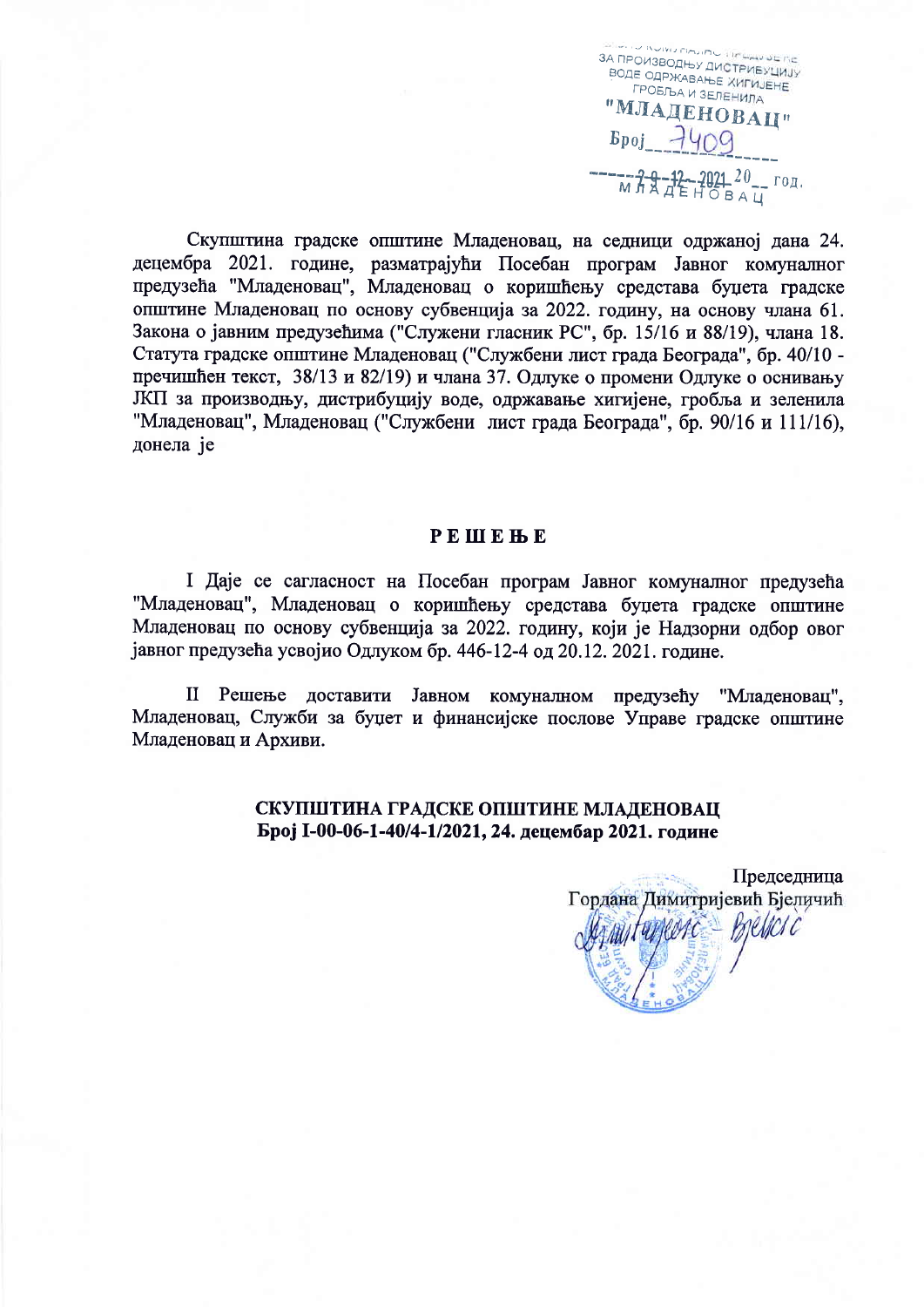На основу члана 47. Статута ЈКП "Младеновац" Младеновац бр.1067-36-1 од 05.10.2016.године, Надзорни одбор предузећа,  $Ha$ седници одржаној дана 20.12.2021. године, разматрајући Посебан програм о коришћењу субвенција буџета ГО Младеновац по основу субвенција, донео је следећу:

**ЛИЛИ КОМУНАЛНО ПРЕДУЗЕЋЕ** ЗА ПРОИЗВОДЊУ ДИСТРИБУЦИЈУ BODE ODP KABAH E XINTING PODE **TPOBJBA И ЗЕЛЕНИЛА** "МЛАДЕНОВАЦ" **Spoj** 446- $20.12$ 2021.год. **МЛАДЕНОВАЦ** 

#### |ОДЛУКУ

All College

Усваја се Посебан програм о коришћењу средстава буџета ГО Младеновац по основу субвенција у свему како је предложено у материјалу.

Саставни део ове одлуке је Посебан програм о коришћењу средстава буџета ГО Младеновац по основу субвенција, заведен под бр 7173 од 17.12.2021.

Председник Надзорног одбора

Милисав Томчић

OW3BOW multer compuls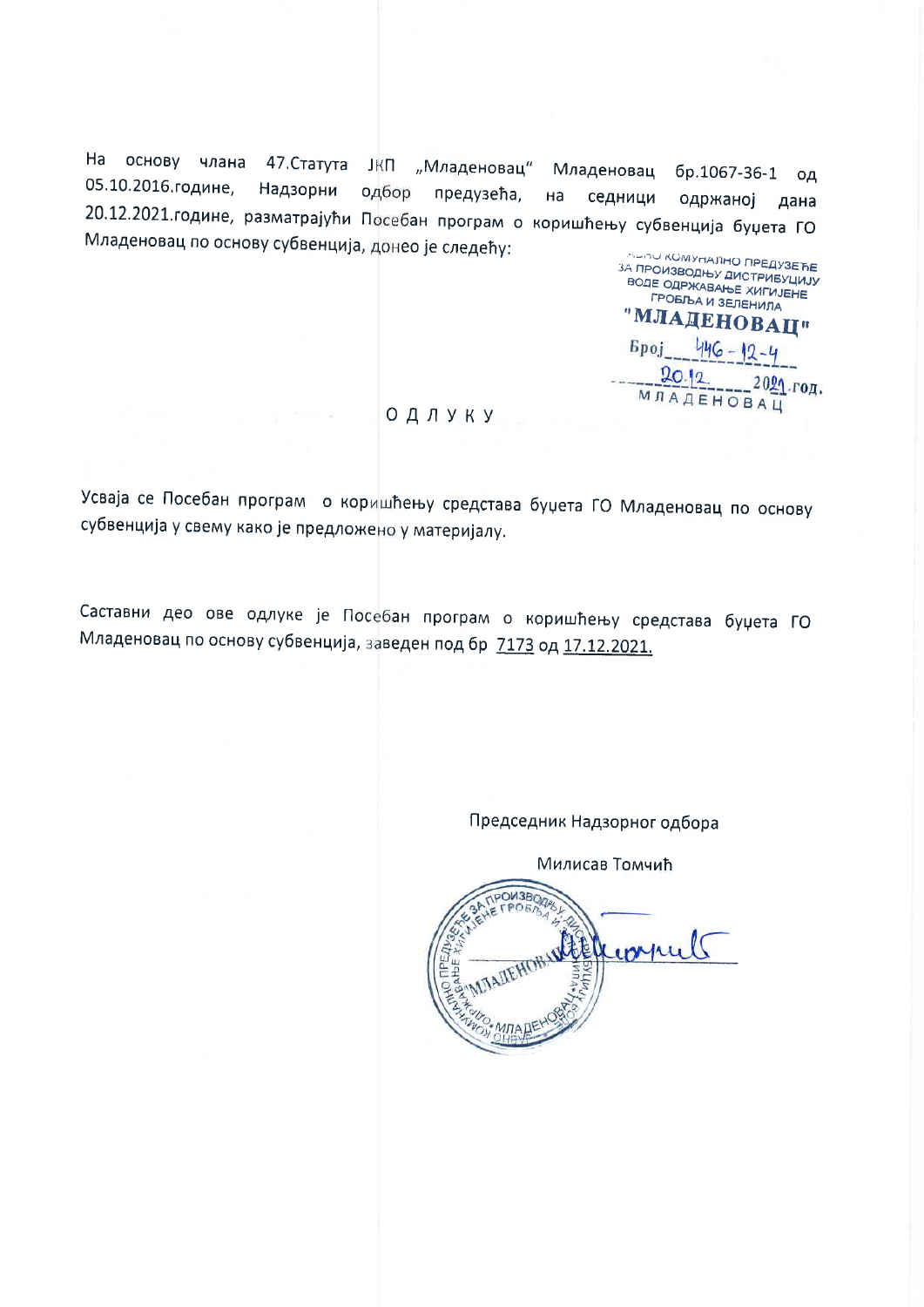# ЈАВНО КОМУНАЛНО ПРЕДУЗЕЋЕ ЗА ПРОИЗВОДЊУ И ДИСТРИБУЦИЈУ ВОДЕ, ОДРЖАВАЊЕ ХИГИЈЕНЕ, ГРОБЉА И ЗЕЛЕНИЛА "МЛАДЕНОВАЦ" МЛАДЕНОВАЦ

JABHO KOMYHAJIHO MPEAFOE NE SA ПРОИЗВОДНЫХ ДИСТРИБУЦИЈ ВОДЕ ОДРЖАВАЊЕ ХИГИЈЕНЕ **FPOSIBA И ЗЕЛЕНИЛА** "МЛАДЕНОВАЦ" **Epoj**  $20\frac{2}{\log 100}$ MЛ AEHOBAL

# ПОСЕБАН ПРОГРАМ О КОРИШЋЕЊУ СРЕДСТАВА БУЏЕТА ГРАДСКЕ ОПШТИНЕ

МЛАДЕНОВАЦ О ПО ОСНОВУ СУБВЕНЦИЈА

Децембар, 2021. године